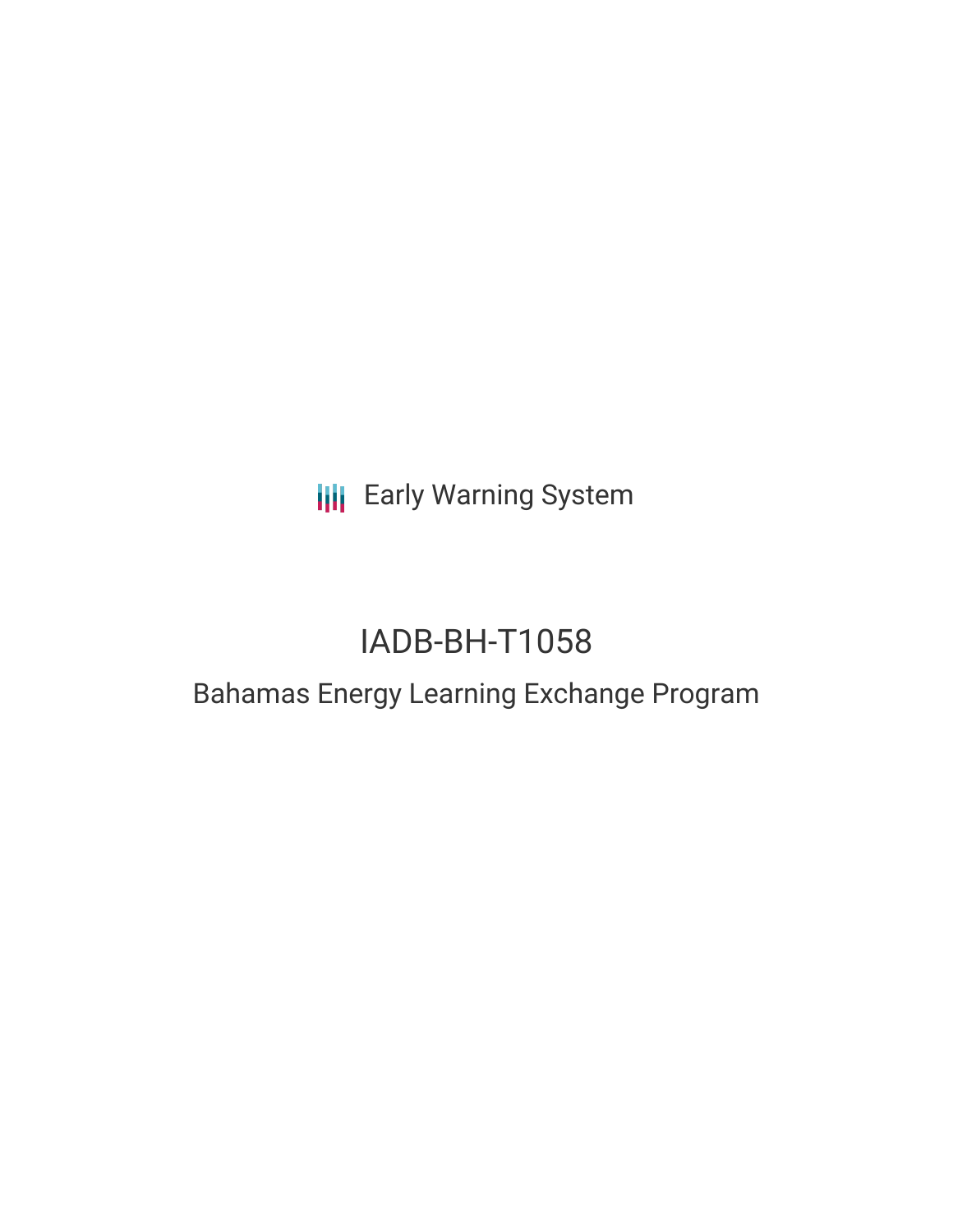

### **Quick Facts**

| <b>Countries</b>               | <b>Bahamas</b>                         |
|--------------------------------|----------------------------------------|
| <b>Financial Institutions</b>  | Inter-American Development Bank (IADB) |
| <b>Status</b>                  | Completed                              |
| <b>Bank Risk Rating</b>        | U                                      |
| <b>Voting Date</b>             | 2017-05-25                             |
| <b>Borrower</b>                | Government of Bahamas                  |
| <b>Sectors</b>                 | Energy, Technical Cooperation          |
| <b>Investment Type(s)</b>      | Grant                                  |
| <b>Investment Amount (USD)</b> | $$0.02$ million                        |
| <b>Grant Amount (USD)</b>      | $$0.02$ million                        |
| <b>Project Cost (USD)</b>      | $$0.02$ million                        |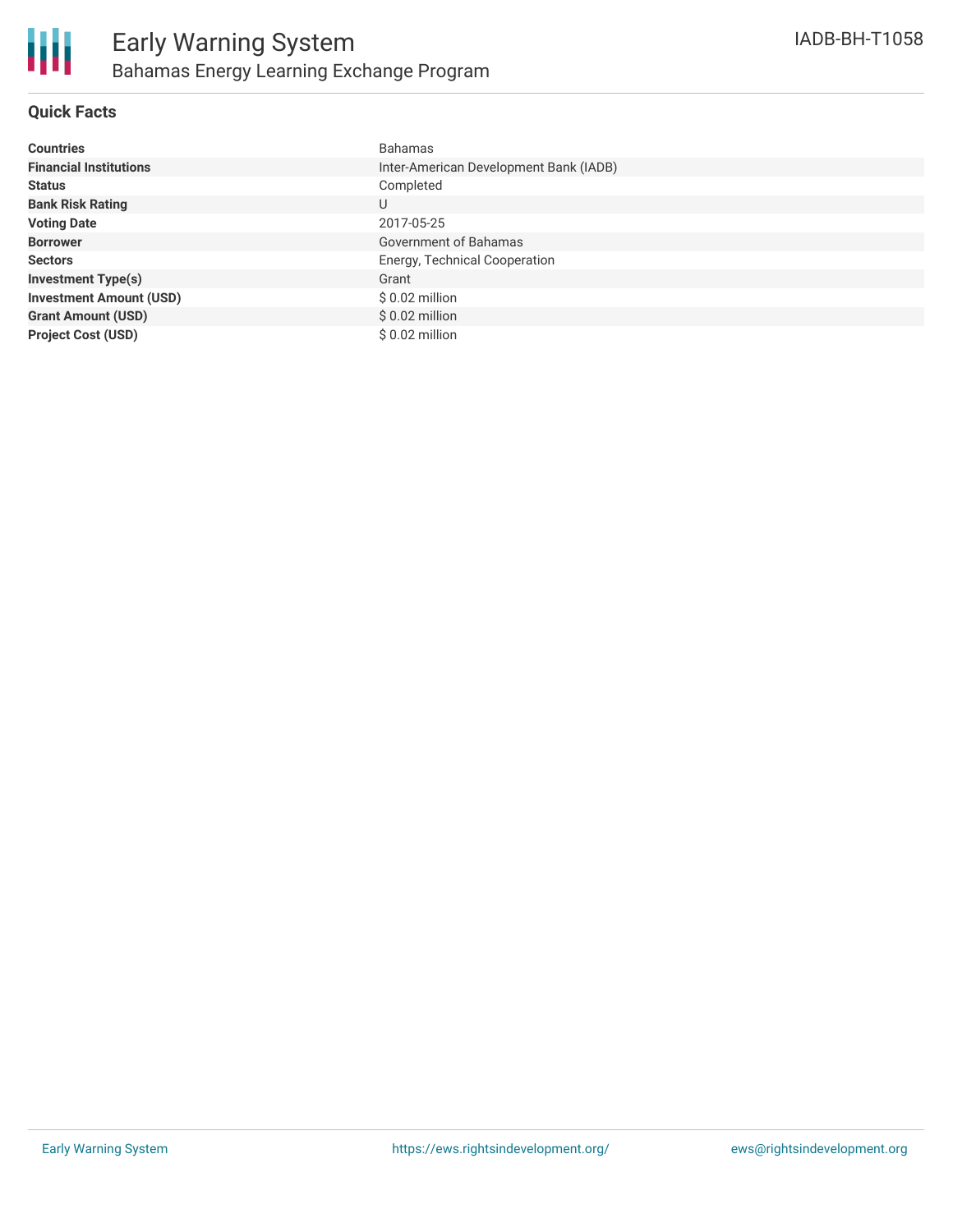

#### **Project Description**

To visit Jamaica Public Service Company Ltd (JPS) in Jamaica, Belize Electricity Limited (BEL) in Belize and Dominican Corporation of State Electricity Companies (CDEEE) in the Dominican Republic to obtain a better understanding of each country's main energy provider's experience with generation expansion, incorporation of renewables and initiatives in smart grid development and energy efficiency. Additionally, to learn how each Energy Provider's experience with these operations has strengthen its performance as it relates to reliability, affordability and customer service. The lessons learned from these learning exchange visits will be shared with BPL to contribute to planning decisions and with the Bank for any possible future collaboration.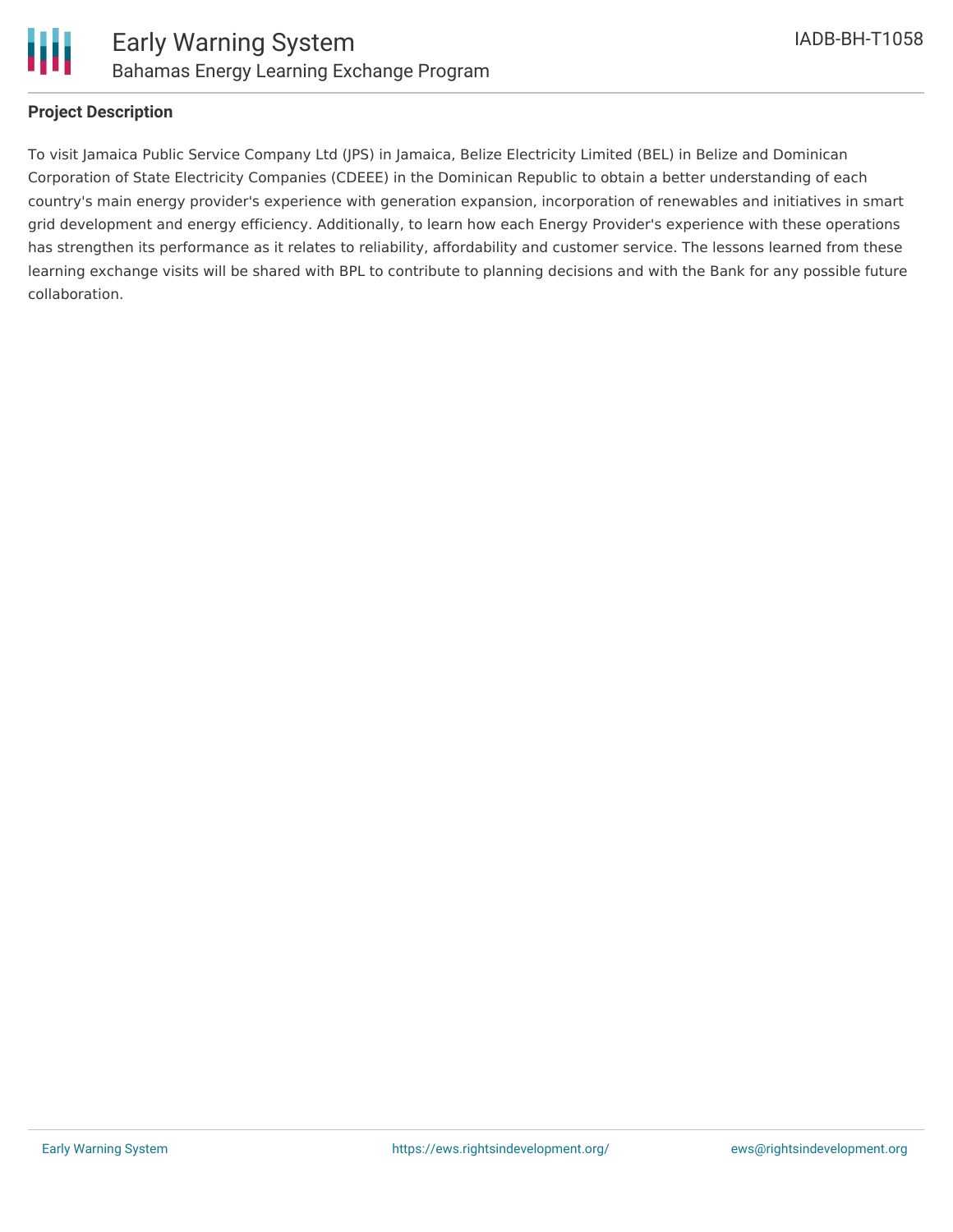

#### **Investment Description**

• Inter-American Development Bank (IADB)